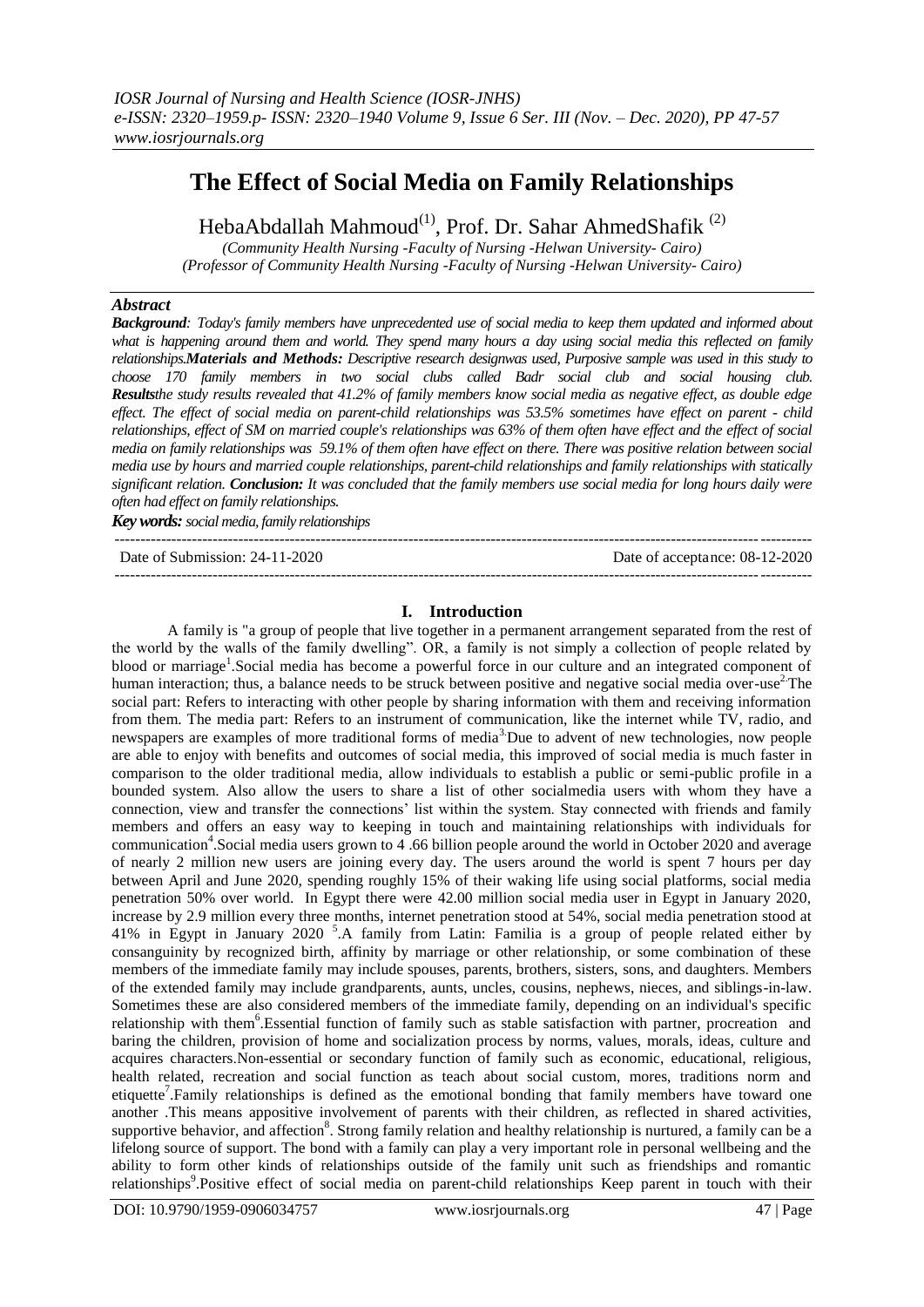children through the help of social media. With the ability to video chat and share pictures and so on, families who live away from one another are able to close that distance<sup>10</sup>, Couples are better able to get to know their other friends and social circles since social media feeds make it easier to see what a person gets up to and the things they like doing. It often makes them feel closer to each other despite having become friends only recently<sup>11</sup>, families can often share locations of favorite restaurants, family moments, fond memories, family life education, and family therapy and Families who have been through a divorce may find social media useful<sup>12</sup>. On the other site social media use for long hours can effect negatively on family relation through Reduces the time parents and children spend together in common activities, consequently facilitating the social isolation of children from adults, The relationship between child and their parents, online aggression and victimization, as well as the fear of missing out, all play a role in the overuse of social media, effects on parenting causing parental distraction, decreasing the level of everyday parental engagement, and making a child more likely to be at risk for injury, accident<sup>13</sup>. Negatively influence on couple interactions or time spent together, deleterious effect of using cell phone when partner present. Decreased in the quality of physical and emotional infidelity, relationship dissatisfaction, romantic disengagement, and a higher risk of divorce, Creates conflict over, ultimately personal well-being. Attachment anxiety was found<sup>14</sup> fewer shared meals and slightly lower levels of satisfaction with family and leisure time than families with less technology, hindering face-to-face interactions and social involvement, isolation from the family and failure to develop normal modes of expression, affecting the quality of family relationships, This can sometimes lead to making families or couples unhappy with their own lives and situations<sup>15</sup>. Social media has the ability to become very addictive. Most people find it has become a compulsion for them to check their phones every few minutes to see if they have any new notifications. In fact, the addiction is so real and so strong that it has been found that people experience the same kind of withdrawal symptoms as a drug addict if they are unable to check their social media<sup>16</sup>.Role of community nurse to manage social media effect on family members relationshipsdivided to three level of prevention:Primary prevention:-Increase awareness of family members, guideline to maintain healthy balance between social media and family member's relationships. Provide tool that help predict an individual's level of risk for media over use that effect on family relationships. Making educational conferences to reveal the seriousness of social media excessive use in destroying family relationships. Holding seminars on social media and television to discuss the family plan for the healthy use of social media to maintain good family relationships<sup>17</sup>. Second level: Examine how to diagnose and differentiate social media over use from other psychiatric condition. Explores evident base treatment approaches to establishing successful family relationships. Highlight the psychological, social and family condition for those most at risk for breakdown of family relationships as a result of excessive use of social media<sup>18</sup>. On a tertiary prevention level, the community nurse plays a key role in the rehabilitation of families to optimal level of function and relationships, minimizing the effect of long term social media effect through: Intervention to prevent complication and deterioration of family relationships. Counseling and support for family that be affected social media excessive use problems<sup>19</sup>.

### **II. Materials and Methods**

This A Purposive sample was conducted in two social clubs called Badr social club and social housing clubfrom beginning of August till the end of October 2019. A total 170 family member (both male and females) of aged  $\geq 20$ , years were for in this study.

**Study Design:** A descriptive research design was utilized in the present study.

**Study Location**: This study was conducted at two social clubs called Badr social club and social housing club.**Sample size:**170family members.**Inclusion criteria:**Use facebook, instgram or twitter for more than 2 - 3 hours/day, willing to participate in the study and adult (mother or father).**Procedure methodology**

Three tools consisted: Ⅰ Interview questionnaire sheet was used to conduct the study composed of 3 parts as demographic characteristics, assessing family knowledge about social media use and social media usage pattern. Ⅱ Assessing the effect of social media on parent-child attachment and parenting style. Ⅲ Composed of 2 parts as assessing the effect of social media on married couples and assessing the effect of social media on family relationships..

### **Statistical analysis**

Upon completion of data collection, data will be computed and analyzed using Statistical Package for the Social Science (SPSS), version 24 for analysis. The P value will be set at 0.05. Descriptive statistics tests as numbers, percentage, mean  $\pm$  standard deviation ( $\pm$  SD), will be used to describe the results. Appropriate inferential statistics such as "F" test or "t" test will be used as well.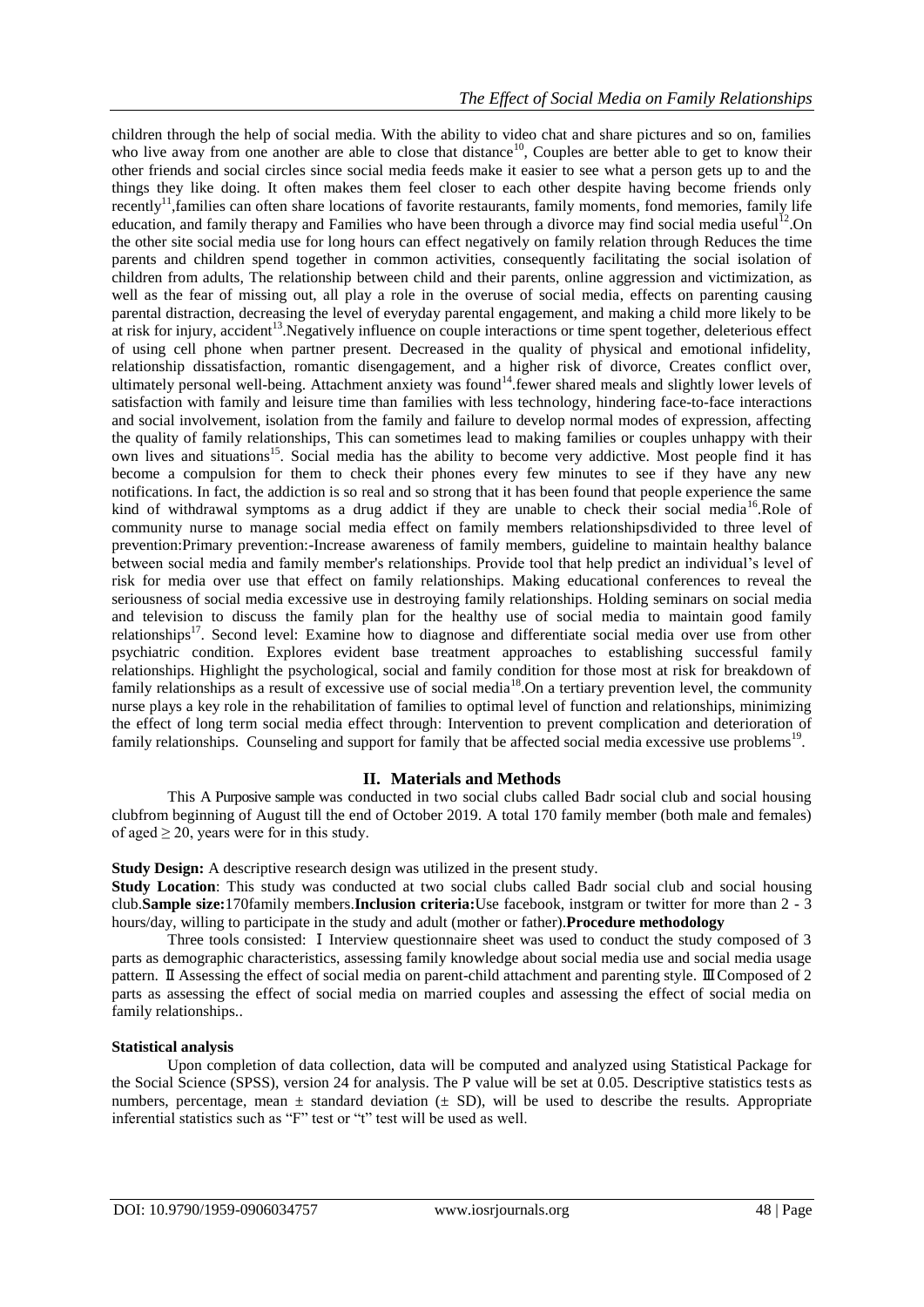### **III. Result**

Table no1: Demonstrates the demographic characteristics of family members. Show that 68.8% family members were female. Regarding to age 50.0% of them are between 20< 29, 29.4% of them are between 29< 49, while only 20.6% of them 49 and more. Regarding to level of education 14.7% of them read and writes, while 51.8% were have university education or more. Regarding to marital status 84.1% was married. Regarding to father work the data showed that 85.9% of them were worked. Regarding to mother work there were 44.1% of them were worked. Regarding to numbers of family members 63.5% of them have 3<5 members, while 2.4% of them were 8 members or more. Regarding to numbers of children in the family 61.2% of them has 1< 3 child and 38.8% of them have 4< 6 children.

| <b>Items</b>                          | No.            | $\frac{1}{2}$ |
|---------------------------------------|----------------|---------------|
| <b>Sex</b>                            |                |               |
| Females                               | 117            | 68.8          |
| Males                                 | 53             | 31.2          |
|                                       |                |               |
| Age<br>20<29                          | 85             | 50.0          |
| 29 < 49                               | 50             | 29.4          |
| 49 and more                           |                |               |
|                                       | 35             | 20.6          |
| $Mean \pm SD$<br>$35.83 \pm 17.34$    |                |               |
| <b>Level of education</b>             |                |               |
| Read and write                        | 25             | 14.7          |
| <b>Basic</b> education                | 12             | 7.1           |
| Secondary                             | 45             | 26.4          |
| University education or more          | 88             | 51.8          |
| <b>Marital status</b>                 |                |               |
| Married                               | 143            | 84.1          |
| Divorced                              | 20             | 11.8          |
| Widowed                               | $\overline{7}$ | 4.1           |
| <b>Father work</b>                    |                |               |
| N <sub>0</sub>                        | 24             | 14.1          |
| Yes                                   |                |               |
|                                       | 146            | 85.9          |
| <b>Mother work</b>                    | 75             | 44.1          |
| No                                    | 95             | 55.9          |
| Yes                                   |                |               |
| If work, how many working hours daily |                |               |
| 6-8 hours daily                       |                |               |
| 9-12 Hours daily                      | 129            | 75.9          |
| More than 12                          | 6              | 3.5           |
|                                       | 35             | 20.6          |
| No. of family member                  |                |               |
| 3 < 5                                 | 108            | 63.5          |
| 5 < 8                                 | 58             | 34.1          |
| 8 or more                             | $\overline{4}$ | 2.4           |
|                                       |                |               |
| No. children                          |                |               |
| $1 \leq 3$                            |                |               |
| $4 \le 6$                             | 104            | 61.2          |
|                                       | 66             | 38.8          |

**Table no 1:** Percentage distribution of family members demographic characteristics (n=170)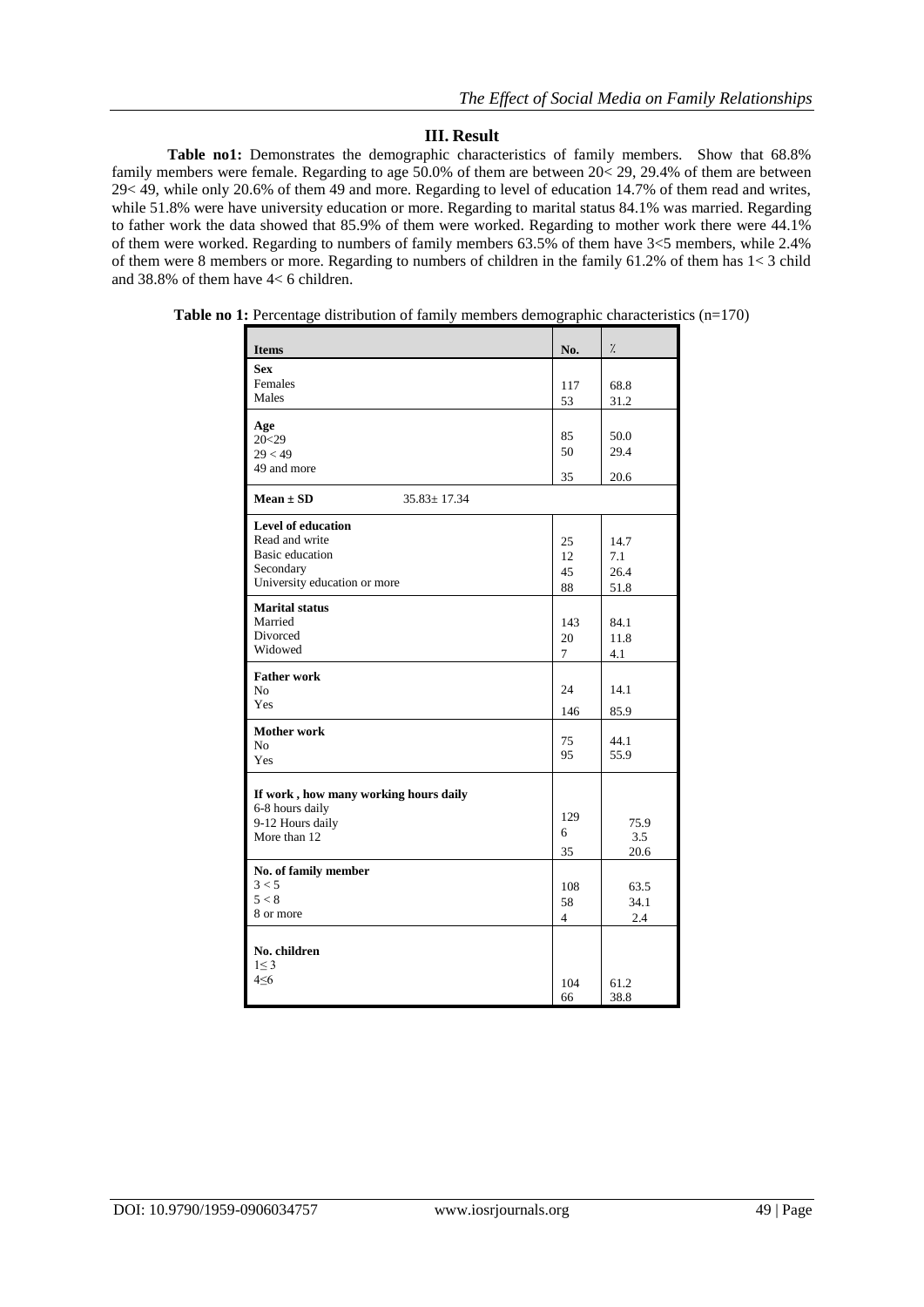

**Regarding to research question no 1**) what is the effect of social media on family relationships, parent-child relationships, and married couple relationships?

**Table no 2:**Illustrates that 59.4% of parents sometimes responsive to her child's feeling & needs and give comfort & understanding when her child anger, while 55.3% of them never use physical consequences as a manner of discipline her child, 33.4% of parents often reduce her interest in her child during browse social media.

| The effect of social media on parent-Child relationship                         | <b>Never</b> |               | <b>Sometimes</b> |               | <b>Often</b> |               |
|---------------------------------------------------------------------------------|--------------|---------------|------------------|---------------|--------------|---------------|
|                                                                                 | No.          | $\frac{0}{0}$ | No.              | $\frac{0}{0}$ | No.          | $\frac{0}{0}$ |
| Get along with your child?                                                      | 30           | 17.6          | 105              | 61.8          | 35           | 20.6          |
| Feel that you can really trust your child                                       | 24           | 14.1          | 75               | 44.1          | 71           | 41.8          |
| Just don't understand your child                                                | 12           | 7.1           | 112              | 65.9          | 46           | 27.1          |
| Child is too demanded                                                           | 14           | 8.2           | 90               | 52.9          | 66           | 38.8          |
| Really enjoy your child?                                                        | 37           | 21.8          | 98               | 57.6          | 35           | 20.6          |
| Child interferes with your activities?                                          | 46           | 27.1          | 108              | 63.5          | 16           | 9.4           |
| Think your child is terrific?                                                   | 19           | 11.2          | 68               | 40.0          | 83           | 48.8          |
| Feel very angry towards your child?                                             | 36           | 21.2          | 81               | 47.6          | 53           | 31.2          |
| Feel violent towards your child?                                                | 90           | 52.9          | 50               | 29.4          | 30           | 17.6          |
| Feel proud of your child?                                                       | 24           | 14.1          | 100              | 58.8          | 46           | 27.1          |
| Responsive to child's feelings and needs                                        | 11           | 6.5           | 101              | 59.4          | 58           | 34.1          |
| Give comfort when child is anger                                                | 30           | 17.6          | 101              | 59.4          | 39           | 22.9          |
| Give praise when child is good                                                  | 18           | 10.6          | 109              | 64.1          | 43           | 25.3          |
| Give child a reasons why parents rules should be followed                       | 13           | 7.6           | 87               | 51.2          | 70           | 41.2          |
| Help child to understand the impact of his/her behavior                         | 17           | 10.0          | 115              | 67.6          | 38           | 22.4          |
| Take into a consideration child's desires before asking him/her to do something | 27           | 15.9          | 113              | 66.5          | 30           | 17.6          |
| Encourage child to express him/her feeling when disagreeing with parents        | 38           | 22.4          | 112              | 65.9          | 20           | 11.8          |
| Show respect for my child's opinions and encouraging to express that            | 39           | 22.9          | 99               | 58.2          | 32           | 18.8          |
| Use physical consequences as a manner of disciplining the child                 | 94           | 55.3          | 55               | 32.4          | 21           | 12.4          |
| Yell or shout when child misbehaves                                             | 69           | 40.6          | 78               | 45.9          | 23           | 13.5          |

**Table no 2:** The effect of social media on parent- child relationships (n= 170)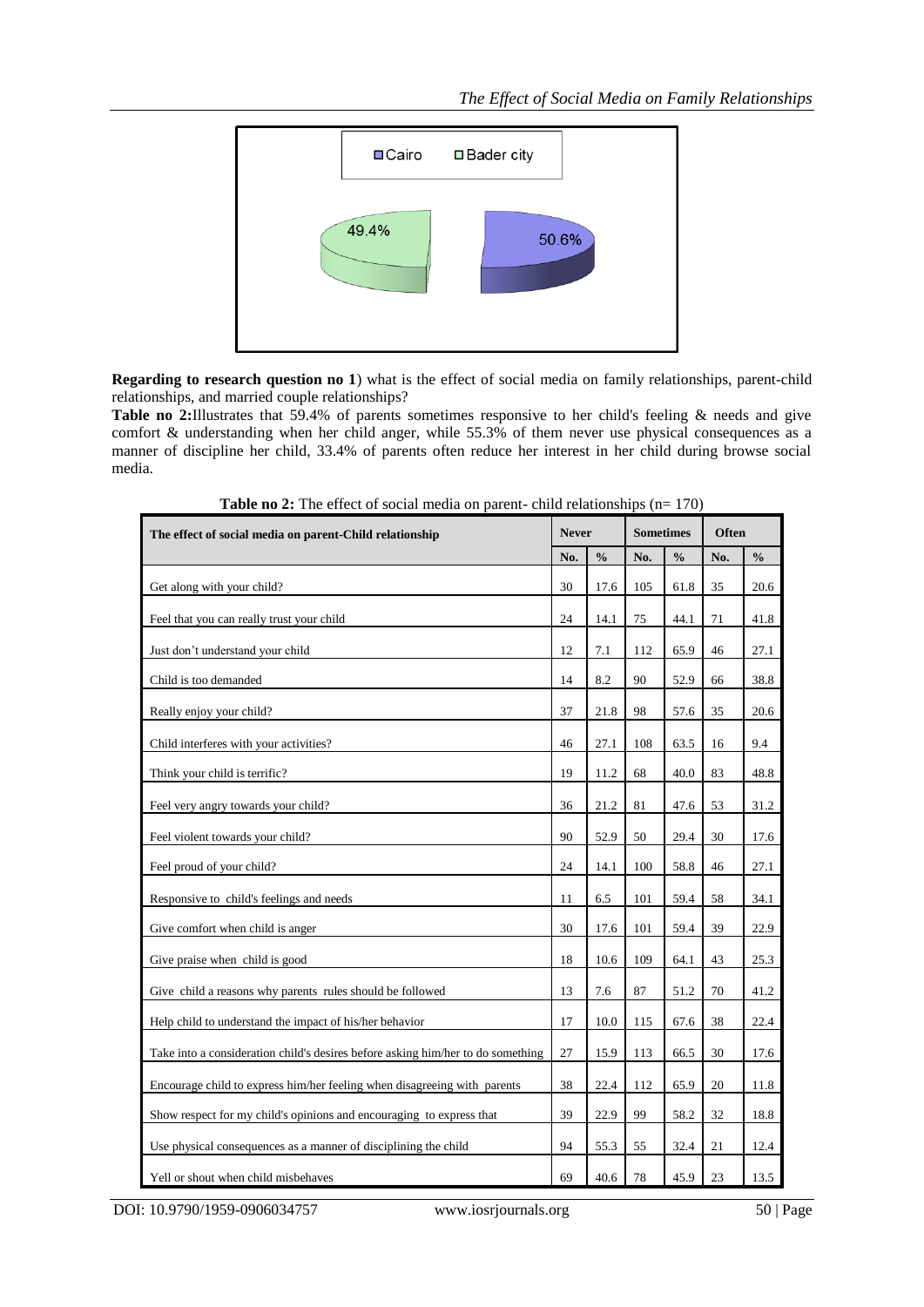| Scold or criticize to make child improve                                | 47 | 27.6 | 80 | 47.1 | 43 | 25.3 |
|-------------------------------------------------------------------------|----|------|----|------|----|------|
| Give consequence, taking a way privileges with little or no explanation | 46 | 27.1 | 82 | 48.2 | 42 | 24.7 |
| Social media reduces interest in your child                             | 43 | 25.3 | 70 | 41.2 |    | 33.5 |
| During child's care, browse social media sites                          | 44 | 25.9 | 88 |      | 38 |      |



**Table no 3:**Illustrates that 74.8 % of married couples often her partners using of SM sites, SM participate in disappearance of dialogue between them. While 34.8% of married couples sometimes her feeling toward her partner changed negatively due to using SM, feel that SM make her partner not care about him and SM have broken life privacy between them and 47.7% of married couples never use social media to express her feeling to her partner, feel her partner have another relationships due to SM.

| The effect of social media on married couples relationships     |                | <b>Never</b>  |                | <b>Sometimes</b> |     | Often         |  |
|-----------------------------------------------------------------|----------------|---------------|----------------|------------------|-----|---------------|--|
|                                                                 | No.            | $\frac{0}{0}$ | No.            | $\frac{0}{0}$    | No. | $\frac{0}{0}$ |  |
| Husband/wife using of social media sites                        | 35             | 22.6          | $\overline{4}$ | 2.6              | 116 | 74.8          |  |
| Use SM for express feelings to wife/husband                     | 74             | 47.7          | 16             | 10.3             | 65  | 41.9          |  |
| The feelings towards partner changed negatively due to using SM | 28             | 18.1          | 54             | 34.8             | 73  | 47.1          |  |
| Feel that the SM makes partner not to care about me             | $\overline{4}$ | 2.6           | 54             | 34.8             | 97  | 62.6          |  |
| Lose special moments with partner due to SM                     | $\overline{4}$ | 2.6           | 51             | 32.9             | 100 | 64.5          |  |
| SM has broken life privacy between me and partner               | 20             | 12.9          | 54             | 34.8             | 81  | 52.3          |  |
| Feel (Suspect) partners have another relationships due to SM    | 74             | 47.7          | 12             | 7.7              | 69  | 44.5          |  |
| There is a lot of controversy between us due to many uses of SM | 8              | 5.2           | 44             | 28.4             | 103 | 66.5          |  |
| SM participate in disappearance of the dialogue between us      | 7              | 4.5           | 32             | 20.6             | 116 | 74.8          |  |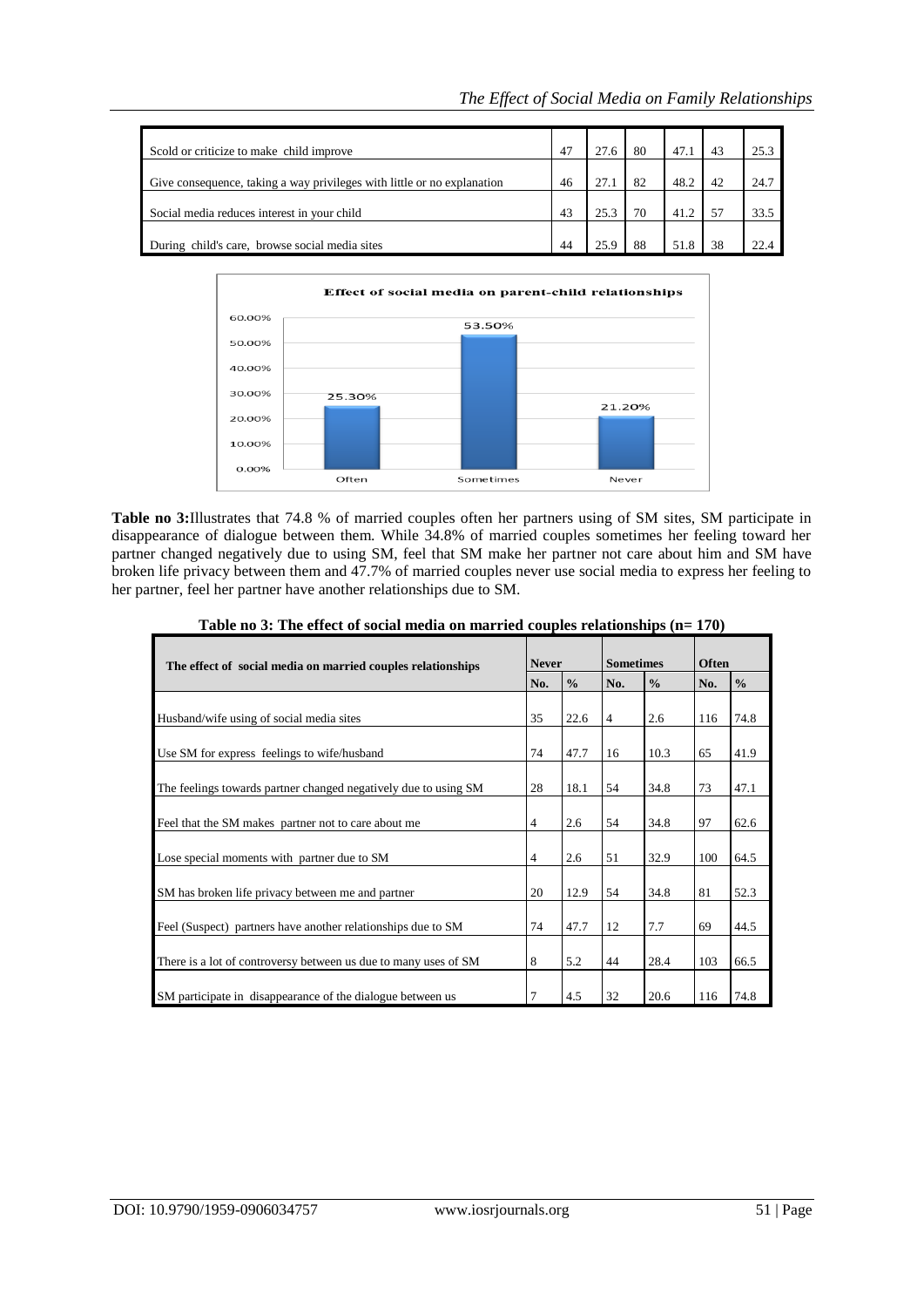

**Table no 4:**Reveals that 95.3% of family members often SM decrease face to face communication between them, 69.4% of them often decrease interaction with family due to social media. While 44.7% of family members sometimes use social media account is the priority when go back home and 23.5% of them never missed family gathering due to using SM.

|                                                               | <b>Never</b> |               | <b>Sometimes</b> |               | Often |               |
|---------------------------------------------------------------|--------------|---------------|------------------|---------------|-------|---------------|
| The effect social media on family relationships               | No.          | $\frac{0}{0}$ | No.              | $\frac{0}{0}$ | No.   | $\frac{0}{0}$ |
| Use SM more when sitting with family                          | 31           | 18.2          | 48               | 28.2          | 91    | 53.5          |
| When using SM get entertained more than sitting with family   | 24           | 14.1          | 70               | 41.2          | 76    | 44.7          |
| Check SM When eat food with family.                           | 28           | 16.5          | 43               | 25.3          | 99    | 58.2          |
| Use SM account is the Priority when go back home.             | 24           | 14.1          | 76               | 44.7          | 70    | 41.2          |
| Have problems with family due to the time spent using SM.     | 24           | 14.1          | 60               | 35.3          | 86    | 50.6          |
| Have missed family gathering due to usage SM.                 | 40           | 23.5          | 36               | 21.2          | 94    | 55.3          |
| SM decrease face to face communications between family member | 0            | 0.0           | 8                | 4.7           | 164   | 95.3          |
| SM decreases the interaction with family                      | 4            | 2.4           | 48               | 28.2          | 118   | 69.4          |

**Table 4: The effect social media on family relationships (n= 170)**



**Regarding to research question no 2):-** Is there relation between social media and the relationships between married couples?

**Table no 5**): This table shows that there were a positive relation between social media use by hours and married couple relationships with statically significant relation in all items (P=0.000) except feel partners have other relationships because social media.

| Table no 5: Relation between married couple relationships & Social media use by hours |
|---------------------------------------------------------------------------------------|
|---------------------------------------------------------------------------------------|

|                                             |                |    | Social media use by hours |           |               |          |                   |            |                |
|---------------------------------------------|----------------|----|---------------------------|-----------|---------------|----------|-------------------|------------|----------------|
|                                             |                |    | $1 - 3$ hours             | 3-5 hours |               |          | More than 5 hours | $\times 2$ | <b>P-value</b> |
| <b>Married couple relationships</b>         |                |    | $\frac{0}{0}$             | No.       | $\frac{0}{0}$ | No.      | $\frac{0}{2}$     |            |                |
| Husband/wife using of social media sites    | Never          | 24 | 30.8                      | 4         | 10.0          |          | 18.9              |            |                |
|                                             | Sometimes<br>4 |    | 5.1                       |           | $0.0^{\circ}$ | $\Omega$ | 0.0               | 11.911     | $0.018*$       |
|                                             | Often          | 50 | 64.1                      | 36        | 90.0          | 30       | 81.1              |            |                |
| Use SM for express feelings to wife/husband | Never          | 47 | 60.3                      | 8         | 20.0          | 19       | 51.4              | 55.631     | $0.000**$      |
|                                             | Sometimes      |    | 0.0                       | 16        | 40.0          | - 0      | 0.0               |            |                |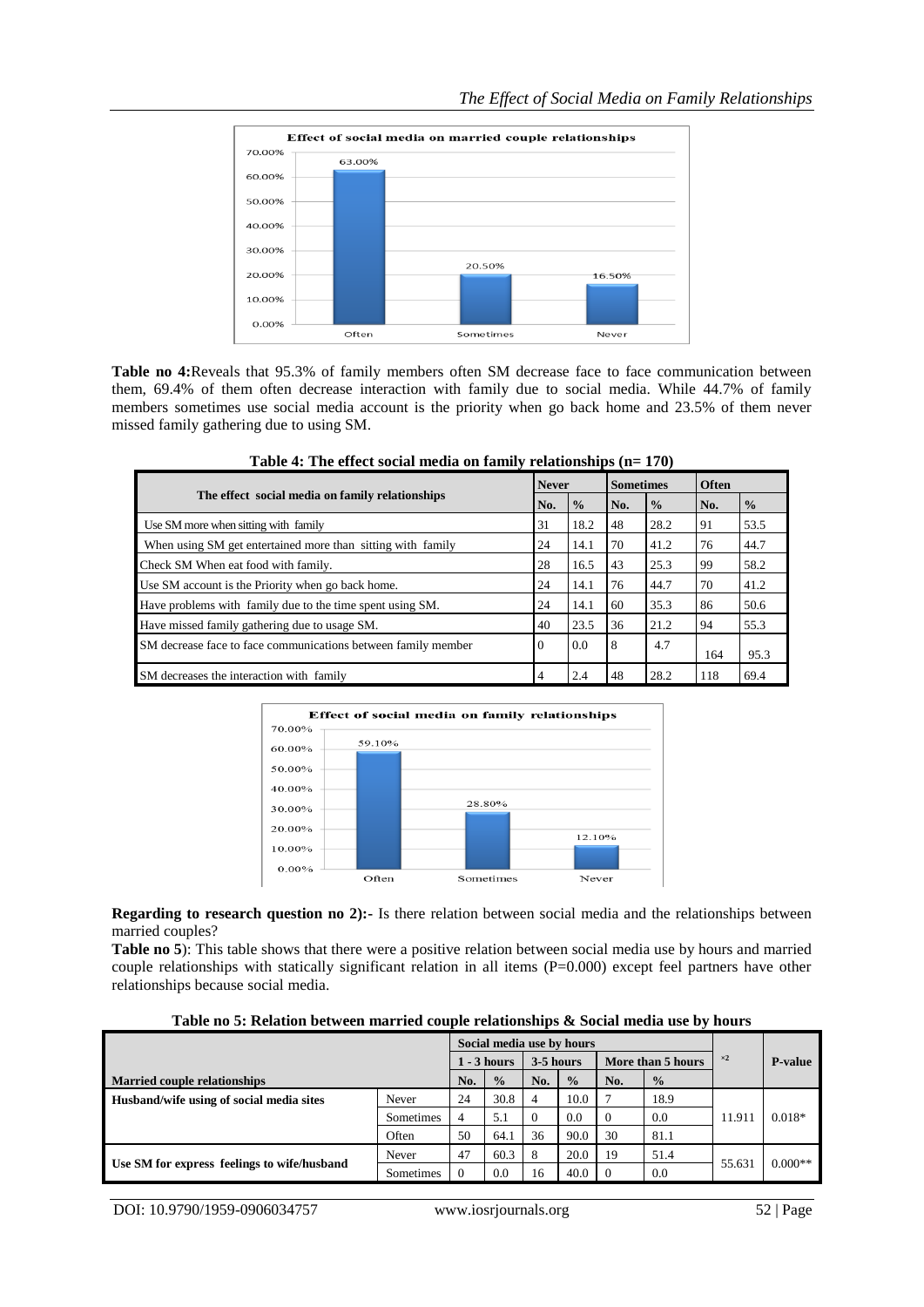|                                                                    | Often            | 31     | 39.7 | 16       | 40.0 | 18             | 48.6  |        |           |
|--------------------------------------------------------------------|------------------|--------|------|----------|------|----------------|-------|--------|-----------|
| The<br>feelings<br>towards<br>changed<br>partner                   | Never            | 24     | 30.8 | 4        | 10.0 | $\Omega$       | 0.0   |        |           |
| negatively                                                         | <b>Sometimes</b> | 42     | 53.8 | 8        | 20.0 | $\overline{4}$ | 10.8  | 66.872 | $0.000**$ |
| due to using SM                                                    | Often            | 12     | 15.4 | 28       | 70.0 | 33             | 89.2  |        |           |
|                                                                    | Never            | 4      | 5.1  | $\Omega$ | 0.0  | $\Omega$       | 0.0   |        |           |
| Feel that the SM makes partner not to                              | Sometimes        | 50     | 64.1 | 4        | 10.0 | $\Omega$       | 0.0   | 68.793 | $0.000**$ |
| care about me                                                      | Often            | 24     | 30.8 | 36       | 90.0 | 37             | 100.0 |        |           |
|                                                                    | Never            | 4      | 5.1  | $\Omega$ | 0.0  | $\Omega$       | 0.0   |        | $0.001**$ |
| Lose special moments with partner due to SM                        | Sometimes        | 32     | 41.0 | 4        | 10.0 | 15             | 40.5  | 18.095 |           |
|                                                                    | Often            | 42     | 53.8 | 36       | 90.0 | 22             | 59.5  |        |           |
|                                                                    | Never            | 20     | 25.6 | $\theta$ | 0.0  | $\Omega$       | 0.0   | 25.684 | $0.000**$ |
| SM has broken life privacy between partner                         | Sometimes        | 22     | 28.2 | 20       | 50.0 | 12             | 32.4  |        |           |
|                                                                    | Often            | 36     | 46.2 | 20       | 50.0 | 25             | 67.6  |        |           |
|                                                                    | Never            | 32     | 41.0 | 24       | 60.0 | 18             | 48.6  |        |           |
| Feel (Suspect) partners have another                               | Sometimes        | 4      | 5.1  | 4        | 10.0 | $\overline{4}$ | 10.8  | 6.954  | 0.138     |
| relationships due to SM                                            | Often            | 42     | 53.8 | 12       | 30.0 | 15             | 40.5  |        |           |
|                                                                    | Never            | 8      | 10.3 | $\theta$ | 0.0  | $\Omega$       | 0.0   |        |           |
| There is a lot of controversy between<br>us due to many uses of SM | Sometimes        | 20     | 25.6 | 16       | 40.0 | 8              | 21.6  | 11.709 | $0.020*$  |
|                                                                    | Often            | 50     | 64.1 | 24       | 60.0 | 29             | 78.4  |        |           |
|                                                                    | Never            | $\tau$ | 9.0  | $\Omega$ | 0.0  | $\Omega$       | 0.0   |        |           |
| SM participate in disappearance of the<br>dialogue between us      | Sometimes        | 20     | 25.6 | 12       | 30.0 | $\Omega$       | 0.0   | 21.374 | $0.000**$ |
|                                                                    | Often            | 51     | 65.4 | 28       | 70.0 | 37             | 100.0 |        |           |

*The Effect of Social Media on Family Relationships*

\* Statistically significant

\*\* Highly statistically significant

**Regarding to research question no3):-** Is there relation between social media and the parent - child relationships?

Table no 6: This table shows that there is a positive relation between social media use by hours and parent- child relationships with statically significant relation in all items (P=0.000) except use physical consequences as a manner of disciplining her child.

|  |  |  | Table no 6: Relation between social media use by hours& parent- child relationships. |
|--|--|--|--------------------------------------------------------------------------------------|
|  |  |  |                                                                                      |

|                                              |           |                | Social media use by hours |                |               |                |                   |        |                |
|----------------------------------------------|-----------|----------------|---------------------------|----------------|---------------|----------------|-------------------|--------|----------------|
|                                              |           | - 3 hours      |                           | 3-5 hours      |               |                | More than 5 hours |        | <b>P-value</b> |
| <b>Parent-child relationships</b>            |           | No.            | $\frac{0}{0}$             | No.            | $\frac{0}{0}$ | No.            | $\frac{0}{0}$     |        |                |
|                                              | Never     | 4              | 4.4                       | $\overline{4}$ | 9.3           | 22             | 59.5              |        |                |
| Get along with your child?                   | Sometimes | 51             | 56.7                      | 39             | 90.7          | 15             | 40.5              | 87.258 | $0.000**$      |
|                                              | Often     | 35             | 38.9                      | $\Omega$       | 0.0           | $\theta$       | 0.0               |        |                |
|                                              | Never     | 8              | 8.9                       | 8              | 18.6          | 8              | 21.6              |        |                |
| Feel that you can<br>really trust your child | Sometimes | 34             | 37.8                      | 31             | 72.1          | 10             | 27.0              | 29.277 | $0.000**$      |
|                                              | Often     | 48             | 53.3                      | $\overline{4}$ | 9.3           | 19             | 51.4              |        |                |
|                                              | Never     | 4              | 4.4                       | $\overline{4}$ | 9.3           | 4              | 10.8              |        |                |
| Just don't understand her child              | Sometimes | 51             | 56.7                      | 39             | 90.7          | 22             | 59.5              | 23.715 | $0.000**$      |
|                                              | Often     | 35             | 38.9                      | $\Omega$       | 0.0           | 11             | 29.7              |        |                |
|                                              | Never     | $\overline{7}$ | 7.8                       | $\overline{4}$ | 9.3           | 3              | 8.1               | 39.272 | $0.000**$      |
| Child is too demanded                        | Sometimes | 39             | 43.3                      | 39             | 90.7          | 12             | 32.4              |        |                |
|                                              | Often     | 44             | 48.9                      | $\Omega$       | 0.0           | 22             | 59.5              |        |                |
|                                              | Never     | 26             | 28.9                      | 8              | 18.6          | 3              | 8.1               | 24.496 | $0.000**$      |
| Really enjoy your child?                     | Sometimes | 40             | 44.4                      | 35             | 81.4          | 23             | 62.2              |        |                |
|                                              | Often     | 24             | 26.7                      | $\mathbf{0}$   | 0.0           | 11             | 29.7              |        |                |
|                                              | Never     | 19             | 21.1                      | 12             | 27.9          | 15             | 40.5              |        |                |
| Child interferes with your<br>activities?    | Sometimes | 55             | 61.1                      | 31             | 72.1          | 22             | 59.5              | 18.571 | $0.001**$      |
|                                              | Often     | 16             | 17.8                      | $\mathbf{0}$   | 0.0           | $\overline{0}$ | 0.0               |        |                |
|                                              | Never     | 19             | 21.1                      | $\Omega$       | 0.0           | $\Omega$       | 0.0               |        |                |
| Think your child is terrific?                | Sometimes | 31             | 34.4                      | 23             | 53.5          | 14             | 37.8              | 21.331 | $0.000**$      |
|                                              | Often     | 40             | 44.4                      | 20             | 46.5          | 23             | 62.2              |        |                |
|                                              | Never     | 36             | 40.0                      | $\overline{0}$ | 0.0           | $\theta$       | 0.0               |        |                |
| Feel very angry towards your<br>child?       | Sometimes | 39             | 43.3                      | 27             | 62.8          | 15             | 40.5              | 50.886 | $0.000**$      |
|                                              | Often     | 15             | 16.7                      | 16             | 37.2          | 22             | 59.5              |        |                |
|                                              | Never     | 43             | 47.8                      | 28             | 65.1          | 19             | 51.4              |        | $0.046*$       |
| Feel violent towards your child?             | Sometimes | 31             | 34.4                      | 12             | 27.9          |                | 18.9              | 9.704  |                |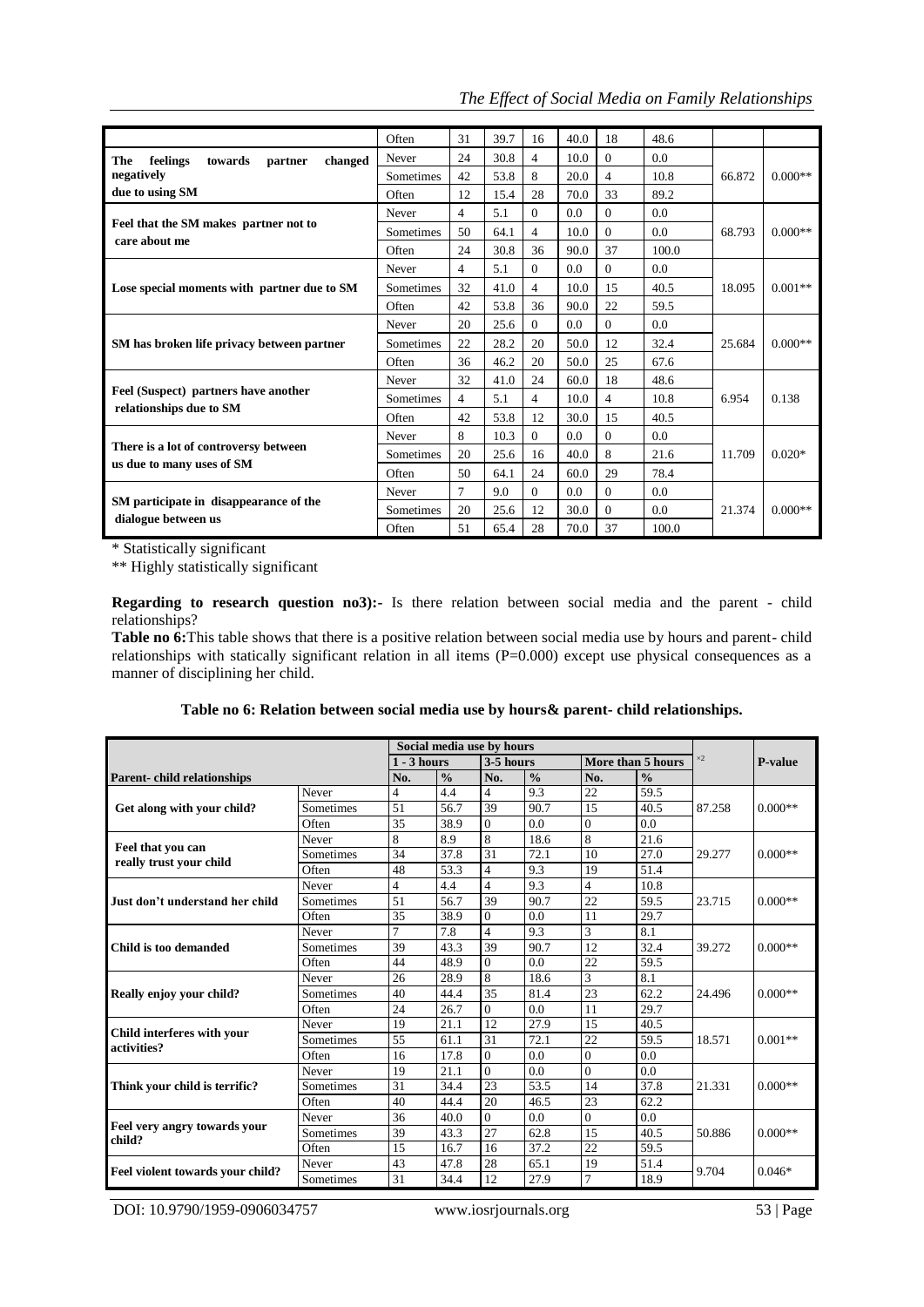| The Effect of Social Media on Family Relationships |  |  |  |
|----------------------------------------------------|--|--|--|
|                                                    |  |  |  |

|                                                                                           | Often     | 16             | 17.8 | 3              | 7.0              | 11             | 29.7              |         |           |
|-------------------------------------------------------------------------------------------|-----------|----------------|------|----------------|------------------|----------------|-------------------|---------|-----------|
| Feel proud of your child?                                                                 | Never     | 4              | 4.4  | 12             | 27.9             | 8              | 21.6              |         | $0.000**$ |
|                                                                                           | Sometimes | 55             | 61.1 | 27             | 62.8             | 18             | 48.6              | 21.001  |           |
|                                                                                           | Often     | 31             | 34.4 | $\overline{4}$ | 9.3              | 11             | 29.7              |         |           |
| <b>Responsive to child's feelings and</b><br>needs                                        | Never     | $\overline{0}$ | 0.0  | $\overline{0}$ | 0.0              | 11             | 29.7              |         |           |
|                                                                                           | Sometimes | 50             | 55.6 | 43             | 100.0            | 8              | 21.6              | 80.357  | $0.000**$ |
|                                                                                           | Often     | 40             | 44.4 | $\overline{0}$ | 0.0              | 18             | 48.6              |         |           |
|                                                                                           | Never     | $\overline{4}$ | 4.4  | 8              | 18.6             | 18             | 48.6              |         |           |
| <b>Give comfort</b>                                                                       | Sometimes | 47             | 52.2 | 35             | 81.4             | 19             | 51.4              | 68.415  | $0.000**$ |
| when child is anger                                                                       | Often     | 39             | 43.3 | $\mathbf{0}$   | 0.0              | $\Omega$       | 0.0               |         |           |
|                                                                                           | Never     | 3              | 3.3  | $\overline{0}$ | 0.0              | 15             | 40.5              |         |           |
| Give praise when child is good                                                            | Sometimes | 44             | 48.9 | 43             | 100.0            | 22             | 59.5              | 90.614  | $0.000**$ |
|                                                                                           | Often     | 43             | 47.8 | $\overline{0}$ | 0.0              | $\Omega$       | 0.0               |         |           |
|                                                                                           | Never     | $\theta$       | 0.0  | $\Omega$       | 0.0              | 13             | 35.1              |         |           |
| Give child a reasons why parents                                                          | Sometimes | 32             | 35.6 | 39             | 90.7             | 16             | 43.2              | 90.479  | $0.000**$ |
| rules should be followed                                                                  | Often     | 58             | 64.4 | $\overline{4}$ | 9.3              | 8              | 21.6              |         |           |
|                                                                                           | Never     | $\overline{0}$ | 0.0  | 8              | 18.6             | $\overline{9}$ | $\overline{24.3}$ |         | $0.000**$ |
| Help child to understand the                                                              | Sometimes | 52             | 57.8 | 35             | 81.4             | 28             | 75.7              | 56.403  |           |
| impact of his/her behavior                                                                | Often     | 38             | 42.2 | $\Omega$       | 0.0              | $\mathbf{0}$   | 0.0               |         |           |
| Take into a considerations child's<br>desires<br>before asking him/her to do<br>something | Never     | 12             | 13.3 | $\overline{4}$ | 9.3              | 11             | 29.7              |         | $0.000**$ |
|                                                                                           | Sometimes | 59             | 65.6 | 36             | 83.7             | 18             | 48.6              | 13.429  |           |
|                                                                                           | Often     | 19             | 21.1 | 3              | 7.0              | 8              | 21.6              |         |           |
| <b>Encourage child to express</b><br>him/her feeling<br>when disagreeing with parents     | Never     | $\overline{0}$ | 0.0  | 12             | 27.9             | 26             | 70.3              | 83.172  | $0.000**$ |
|                                                                                           | Sometimes | 82             | 91.1 | 23             | 53.5             | $\overline{7}$ | 18.9              |         |           |
|                                                                                           | Often     | 8              | 8.9  | 8              | 18.6             | $\overline{4}$ | 10.8              |         |           |
| Show respect for child's opinions<br>and                                                  | Never     | 12             | 13.3 | $\overline{4}$ | 9.3              | 23             | 62.2              | 43.212  | $0.000**$ |
|                                                                                           | Sometimes | 62             | 68.9 | 27             | 62.8             | 10             | 27.0              |         |           |
| encouraging to express that                                                               | Often     | 16             | 17.8 | 12             | 27.9             | $\overline{4}$ | 10.8              |         |           |
|                                                                                           | Never     | 48             | 53.3 | 27             | 62.8             | 19             | 51.4              | 8.389   | 0.078     |
| Use physical consequences as<br>a manner of disciplining the child                        | Sometimes | 28             | 31.1 | 16             | 37.2             | 11             | 29.7              |         |           |
|                                                                                           | Often     | 14             | 15.6 | $\overline{0}$ | 0.0              | $\overline{7}$ | 18.9              |         |           |
| Yell or shout when child                                                                  | Never     | 36             | 40.0 | 15             | 34.9             | 18             | 48.6              |         | $0.004*$  |
| mishehaves                                                                                | Sometimes | 35             | 38.9 | 28             | 65.1             | 15             | 40.5              | 15.445  |           |
|                                                                                           | Often     | 19             | 21.1 | $\overline{0}$ | 0.0              | $\overline{4}$ | 10.8              |         |           |
| Scold or criticize to make child                                                          | Never     | 28             | 31.1 | 12             | 27.9             | $\overline{7}$ | 18.9              |         | $0.008*$  |
| improve                                                                                   | Sometimes | 39             | 43.3 | 27             | 62.8             | 14             | 37.8              | 13.669  |           |
|                                                                                           | Often     | 23             | 25.6 | $\overline{4}$ | 9.3              | 16             | 43.2              |         |           |
| Give consequence, taking a way<br>privileges with little or no<br>explanation             | Never     | 7              | 7.8  | 16             | 37.2             | 23             | 62.2              | 58.271  | $0.000**$ |
|                                                                                           | Sometimes | 48             | 53.3 | 27             | 62.8             | $\tau$         | 18.9              |         |           |
|                                                                                           | Often     | 35             | 38.9 | $\overline{0}$ | $\overline{0.0}$ | $\overline{7}$ | 18.9              |         |           |
| Social media reduces interest in<br>your child                                            | Never     | 39             | 43.3 | $\overline{4}$ | 9.3              | $\mathbf{0}$   | 0.0               | 113.165 | $0.000**$ |
|                                                                                           | Sometimes | 39             | 43.3 | 31             | 72.1             | $\Omega$       | 0.0               |         |           |
|                                                                                           | Often     | 12             | 13.3 | 8              | 18.6             | 37             | 100.0             |         |           |
| During child's care,                                                                      | Never     | 44             | 48.9 | $\overline{0}$ | 0.0              | $\overline{0}$ | 0.0               |         | $0.000**$ |
| browse social media sites                                                                 | Sometimes | 42             | 46.7 | 35             | 81.4             | 11             | 29.7              | 101.516 |           |
|                                                                                           | Often     | 4              | 4.4  | 8              | 18.6             | 26             | 70.3              |         |           |

\* Statistically significant

\*\* Highly statistically significant

### **Regarding to research question no 4):- Is there relation between family knowledge about social media & family relationships?**

**Table no 7:**This table shows that there is a positive relation between family knowledge about social media use and family relationships with statically significant relation in two items When using SM get entertained more than sitting with family, SM decreases face to face communications between family member only  $(P=0.000)$ .

| Table no 7: Relation between family knowledge about social media & family relationships. |  |  |
|------------------------------------------------------------------------------------------|--|--|
|                                                                                          |  |  |
|                                                                                          |  |  |
|                                                                                          |  |  |

|                                               |      | Family knowledge about social media use |     |               |     |               |        |                |
|-----------------------------------------------|------|-----------------------------------------|-----|---------------|-----|---------------|--------|----------------|
| <b>Family relationships</b>                   | Poor |                                         |     | Fair          |     | Good          |        | <b>P-value</b> |
|                                               | No.  | $\frac{1}{2}$                           | No. | $\frac{0}{0}$ | No. | $\frac{1}{2}$ |        |                |
| Use SM more when sitting Never<br>with family | 10   | 21.3                                    | 16  | 17.6          |     | 15.6          |        |                |
| Often                                         | 27   | 57.4                                    | 50  | 54.9          | 14  | 43.8          | 3.684  | 0.450          |
| Sometimes                                     | 10   | 21.3                                    | 25  | 27.5          | 13  | 40.6          |        |                |
| When<br>using<br>SM<br>get <sub>Never</sub>   | 10   | 21.3                                    | 8   | 8.8           | 6   | 18.8          | 12.954 | 0.012          |

DOI: 10.9790/1959-0906034757 www.iosrjournals.org 54 | Page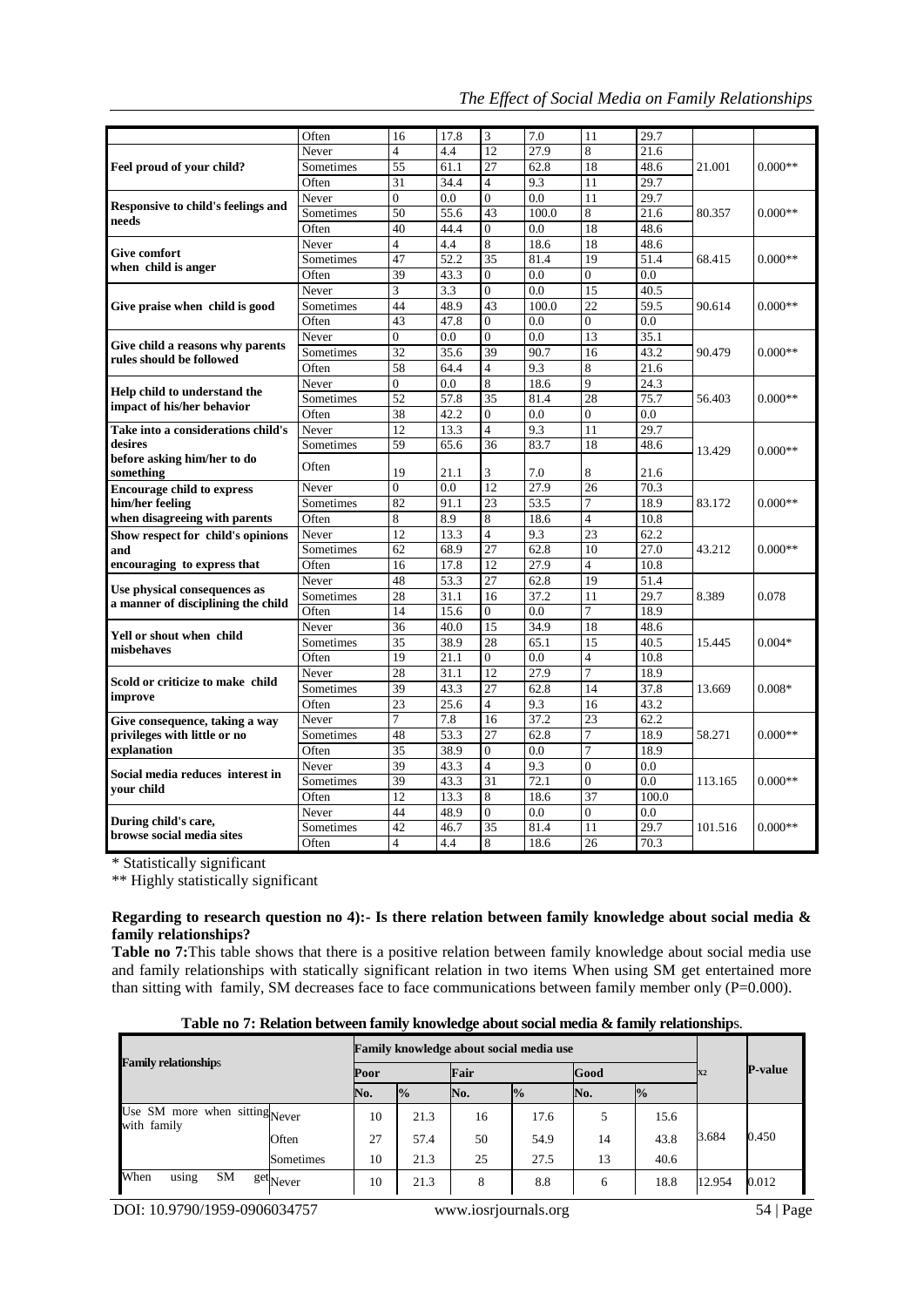| entertained more than sitting Often<br>with family                          |           | 27       | 57.4 | 38       | 41.8 | 11       | 34.4  |        |           |
|-----------------------------------------------------------------------------|-----------|----------|------|----------|------|----------|-------|--------|-----------|
|                                                                             | Sometimes | 10       | 21.3 | 45       | 49.5 | 15       | 46.9  |        |           |
| Check SM When eat<br>food with family.                                      | Never     | 8        | 17.0 | 12       | 13.2 | 8        | 25.0  |        |           |
|                                                                             | Often     | 31       | 66.0 | 55       | 60.4 | 13       | 40.6  | 6.636  | 0.156     |
|                                                                             | Sometimes | 8        | 17.0 | 24       | 26.4 | 11       | 34.4  |        |           |
| Use SM account is the<br>Priority when go back home.                        | Never     | 6        | 12.8 | 12       | 13.2 | 6        | 18.8  |        |           |
|                                                                             | Often     | 31       | 66.0 | 29       | 31.9 | 10       | 31.3  | 18.399 | $0.001**$ |
|                                                                             | Sometimes | 10       | 21.3 | 50       | 54.9 | 16       | 50.0  |        |           |
| Have problems with family<br>due to the time spent using Often<br><b>SM</b> | Never     | 4        | 8.5  | 12       | 13.2 | 8        | 25.0  |        |           |
|                                                                             |           | 28       | 59.6 | 48       | 52.7 | 10       | 31.3  | 7.826  | 0.098     |
|                                                                             | Sometimes | 15       | 31.9 | 31       | 34.1 | 14       | 43.8  |        |           |
| Have<br>missed<br>family <sub>Never</sub><br>gathering<br>Due to usage SM.  |           | 8        | 17.0 | 24       | 26.4 | 8        | 25.0  |        |           |
|                                                                             | Often     | 27       | 57.4 | 52       | 57.1 | 15       | 46.9  | 3.791  | 0.435     |
|                                                                             | Sometimes | 12       | 25.5 | 15       | 16.5 | 9        | 28.1  |        |           |
| SM decrease face to face<br>communications<br>between family member         | Never     | 40       | 85.1 | 90       | 98.9 | 32       | 100.0 |        |           |
|                                                                             | Often     | $\Omega$ | 0.0  | $\Omega$ | 0.0  | $\Omega$ | 0.0   | 15.098 | $0.001**$ |
|                                                                             | Sometimes | 7        | 14.9 | 1        | 1.1  | $\Omega$ | 0.0   |        |           |
| SM decreases the interaction Never<br>with family                           |           | $\Omega$ | 0.0  | 1        | 1.1  | 3        | 9.4   |        |           |
|                                                                             | Often     | 35       | 74.5 | 66       | 72.5 | 17       | 53.1  | 11.150 | 0.025     |
|                                                                             | Sometimes | 12       | 25.5 | 24       | 26.4 | 12       | 37.5  |        |           |

*The Effect of Social Media on Family Relationships*

\* Statistically significant

\*\* Highly statistically significant.

### **IV. Discussion**

According to the demographic characteristics of family members the present study finding indicated that more than half were female, the mean age of family members were  $35.83 \pm 17.34$  years. This finding was in the same line with **jonee (2016)<sup>5</sup>** in California, who published a study entitled: "Effect of social media use on family relationships" and reported that female were 70% and the mean of age was  $35.9 \pm 18.2$  years.

Regarding to parent-child relationships, the present study showed that more than half of parents sometimes responsive to her child's feeling & needs, give comfort when her child anger, during child's care, browse social media sites and social media reduce interest in child.This result agreement with **Norah (2015)** and reported that 73.3% agree social media decrease the attention on children. In supported that from children site **Sultana (2017)** In Dhaka, Bangladesh who published a study entitled: "Social Networking Sites (SNS) and Family Relationship: A Study on Youths of Dhaka City Youths" and stated that 53.8% of youth answer their parent aren't attentive to them when use social media.

Regarding to the effect of social media on married couples relationships more than one third of married couples sometimes her feeling toward her partner changed negatively due to using social media, feel that social media make her partner not care about him and social media have broken life privacy between them.This finding was in the same line with **Hertlein&Blumer (2014)** In America, "The Couple and Family Technology" and found that 56.8% of married couple has impacts on relationship satisfaction due to social media use.

Regarding to effect of social media on family relationships, the present study show that more than nine tenths of family members often social media decrease face to face communication between them, more than two third of them often social media decrease the interaction between them.In support view **Schwartz et al (2014)** who conduct study entitled: "Mentoring in the digital age: Social media use in adult–youth relationships " and reported that 59.2% of participant described social media use enhances them relationships, but doesn't replace, face-to-face contact.

Regarding to relation between married couple relationships &social media use by hours show that there were a positive relation between social media use by hours and married couple relationships with statically significant relation in all items (P=0.000) except feel partners have another relationships due to social media. This finding agreed with **Campbell** (2014)<sup>9</sup> and found that, a direct positively statistical relationship between social media and couples relationship satisfaction was found  $p<05$ . Partners' social media use does positively and negatively influence their relationship satisfaction.

Concerning to relation between social media use by hours& parent- child relationships, the present study show that there is a positive relation between social media use by hours and parent- child relationships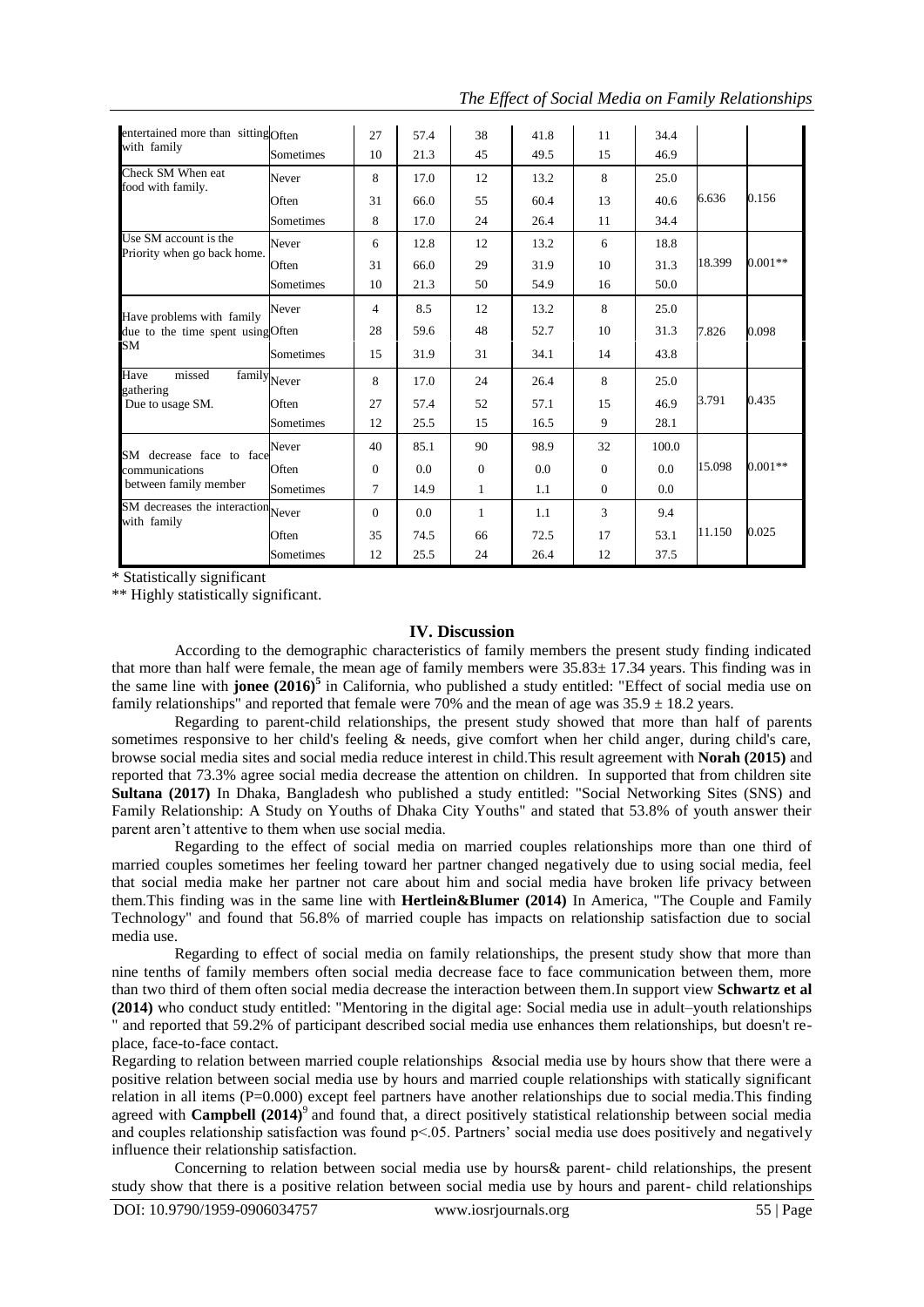with statically significant relation in all items  $(P=0.000)$  except use physical consequences as a manner of disciplining her child. This result was in the same line **Nabawy et al (2016)**<sup>10</sup> and stated that, there was a highly statistical correlation between social media daily hours use  $(p<0.01)$  and interaction with their parents. This may be due to the more that the child used social media the more their social interaction with their parents will be affected or decease.

Regarding to Relation between family knowledge about social media & family relationships, the present study showed that there is a positive relation between family knowledge about social media and family relationships with statically significant differences in two items use social media account is the priority when go back home, social media decreases face to face communications between family member only  $(P=0.000)$ . This result in the same line with **Procentese et al (2019**)<sup>11</sup> and found that there is a positive relation between family knowledge about effect of social media and family relationships with statically significant (P<0.001) that mean the perception of family members about effect of social media on family relationships promote of family relationships.

#### **V. Conclusion**

Based upon the finding of the present study, It was concluded that the family members use social media for long hours daily were often had effect on family relationships..

#### **Reference**

- [1]. **GeraeeN , Ahmad A., Raheleh S.(2019):**The relationship between family social capital, social media use and life satisfaction in adolescents Available at: https://hpp.tbzmed.ac.ir/Article/hpp-27494. 2019;9(4):307-313. doi: 10.15171 /hpp. 2019.
- [2]. **Seabrook EM, Kern ML, Rickard NS.(2016):** Social Networking Sites, Depression, and Anxiety. Avilable at: A Systematic Review. JMIR Ment Health. doi: 10.2196/mental.5842. PMID: 27881357; PMCID: PMC5143470.Accessed at 2016 Nov 23;3(4):e50
- [3]. **Daniel, M (2019):** What is social media? Take a closer look at what social media is really all about. Available at: https://www.lifewire.com/what-is-social-media-explaining-the-big-trend-3486616. Date of access : May ,5, 2019.
- [4]. **Khalid, A. 2017:** Impact of Internet on Social Connections in Family System: A Survey Study of Residents in Lahore. Available at: http//:elsiever.com - Arts Social Sci J, an open access journal ISSN: 2151-6200. Accepted date: May 10, 2017; Published date: May 17, 2017.
- [5]. **Kemp, D. (2020):** The new 2020 Global Digital suite of reports from We Are Social https://we are social.com/blog/global-digitalreport. Date of access: 2020/25/6.
- [6]. **Man Ping, W., Joanna, T. & Alice, W. (2015):** Using Information and Communication Technologies for Family Communication and Its Association with Family Well-Being in Hong Kong: Family Project Available at: http://www .jmir.org/2015/8/e207/.
- [7]. **Puja, M. (2014):** 7 important function of family (1698 words). Available at: http//www.artical library.com/family/7-importantfunction-of family-1698 –words/6171. Date of access: July,7, 2019.
- [8]. **Haunted, H. (2018):** Quality time and family relationships. Available at: https://courses.Lumen learning.com/ introduction-tocommunication/chapter/family-relationships. Date of access: September, 8, 2018.
- [9]. **Ailin, Q. (2018):** How technology and social media is undermining family relationships. Available at: https//www.irishtimes.com/life-and-style/health-family/parenting/how-technology-and-social-media-is-under mining-familyrelationships- Accessed at: march/1/2018.
- [10]. **Rajeev, R. &Soans, S. &Aroor, A. (2016):** dependence on social networking sites in adolescents. Evolution med. Sci. 5(22):1172- 1174, Doi: 10.14260/Jemds. Date of access: 2016/27/2.
- [11]. **Abbasi, I. S. (2018):** Social media and committed relationships: What factors make our romantic relationship vulnerable? Social Science Computer Review, 1–10. https://doi. org/10.1177/0894439318770609.
- [12]. **John, J., Davies, M. & Douglas A. (2019):** Responses to Children's Media Use in Families With and Without Siblings: A Family Development Perspective available at: https://www.jstor.org/stable/ 41495219. Accessed: 28-01-2019 22:21 UTC.
- [13]. **Chassiakos, R. &Radesky, J. &Dimitric,C.&Megan,A.&Corinn.C. (2016):** Communication and media/children and adolescent and digital media. Available at: http//pediatric. AAppublications. org/content/138(5) e20162593; http// doi.org/ 10,1542/peds.2016- 2593. Accessed at: Nov, 1, 2016.
- [14]. **Abbasi, I. S., &Alghamdi, N. G. (2017):** The pursuit of romantic alternatives online: Social media friends as potential alternatives. Journal of Sex & Marital Therapy. https:// doi.org/ 10.1080/ 0092623X.2017 .1308450.
- [15]. **Anisha, N. (2019):** The effect of social media on family and marriage Available at:http/parenting firstory.com/Article, magazineeffect-of-social-media-family-and-marriage. Accessed at: march/6/2019.
- [16]. **Wang MP, Wang X, Viswanath K, Wan A, Lam TH & Chan SS.(2014):** Digital inequalities of family life information seeking and family well-being among Chinese adults in Hong Kong: a population survey. J Med Internet Res 2014;16(10):e227 [FREE Full text] [doi: 10.2196/jmir.3386] [Medline: 25281831.
- [17]. **Jenning, K. (2015):** Primary, secondary and tertiary level of prevention: Institute for work& health .Available at: http://iwh.on.ca/ what-research mean-by/ Primary-secondary-tertiary-level-of-prevention. Accessed date: April, 2015.
- [18]. **World Health Organization (WHO) (2020):** EPH05: Disease prevention, including early detection of illness. Available at: http://euro.who.int/en/healthtopic/the-10-essential-public-health- operation /eph05- disease prevention. Accessed date: Feb22, 2020.
- [19]. **Risling, T., Risling, D., &Holtslander, L. (2017):** Creating a Social Media Assessment Tool for Family Nursing. Journal of Family Nursing, 23(1), 13–33. https://doi.org/10.1177/1074840716681071.
- [20]. **Jonee, B. (2016):** Effect of social media on family relationships Available at: [www.proquest.com/California](http://www.proquest.com/California) state University, Northridge. Date of access: 2016/4/5.
- **[21]. Norah, A. (2015):** A study of the influence of social media communication technology on family relationships in kingdom of Saudi Arabia**.** Available at**:**http://digitalcommons.auctr.edu/ dissertations. Date of access: 2015/1/5.
- [22]. **Sultana, S. (2017):** Social Networking Sites (SNS) and Family Relationship: A Study on Youths of Dhaka City available at IOSR Journal Of Humanities And Social Science (IOSR-JHSS) Volume 22, Issue 4, Ver. II (April. 2017) PP 46-52 e-ISSN: 2279-0837, p-ISSN: 2279-0845. [www.iosrjournals.org.](http://www.iosrjournals.org/)